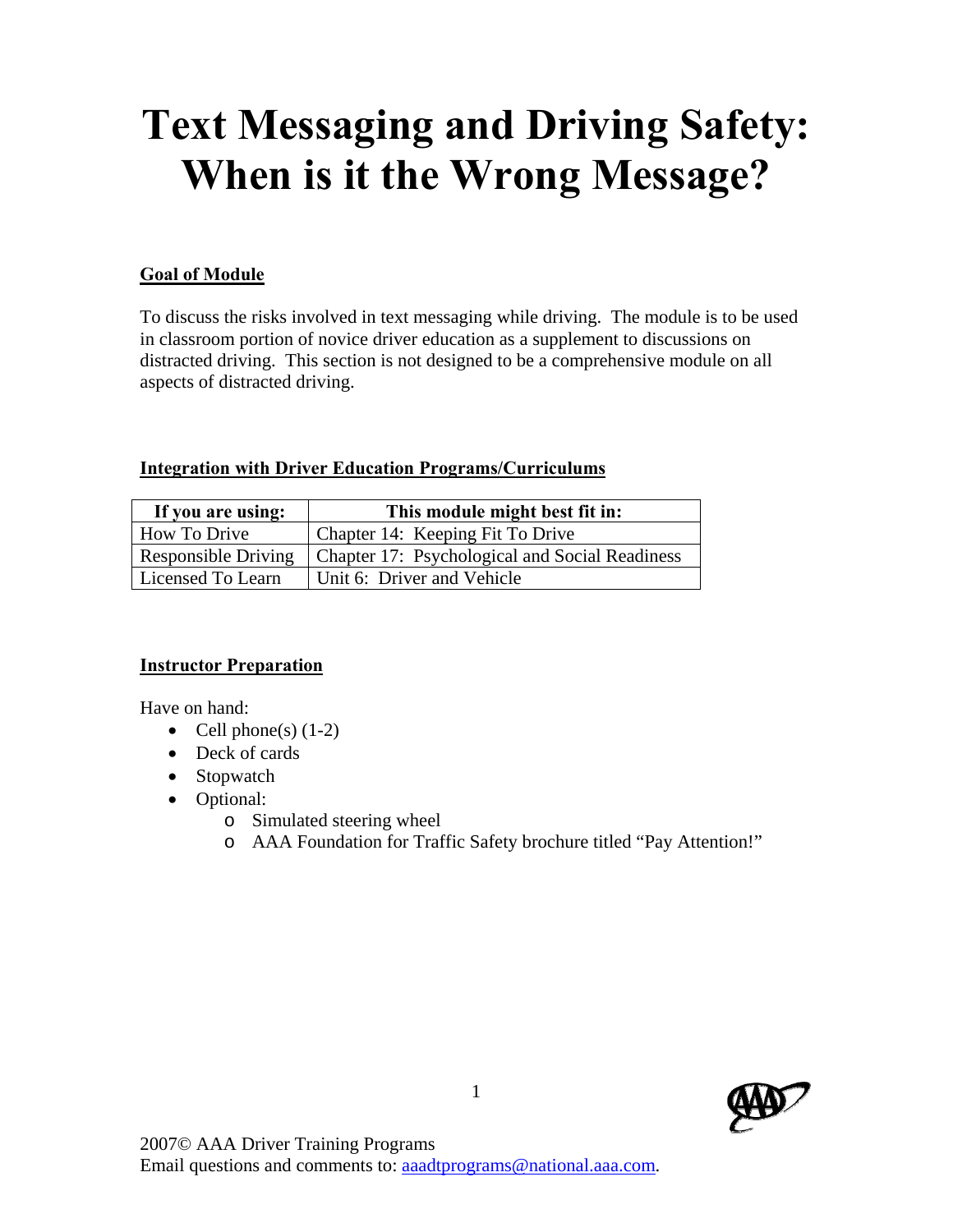## **Module Start**

# **Introduction**

Now let's take a closer look at one growing aspect of distracted driving: text messaging.

• Specifically, we'll be discussing how text messaging with a mobile phone while driving can increase your risk of experiencing a collision.

# Cell Phones

- Nowadays almost everyone has a cell phone
- 974,000 vehicles on the road at any given daylight moment being driven by someone on a hand-held phone (NHTSA)
- Over 236 million people subscribe to wireless communication devices (Insurance Information Institute)
- Cell phone use accounts for 2,600 vehicle fatalities and 300,000 collisions annually

Many cell phone users like to stay in touch with friends and family constantly.

- That's fine when you're not driving, but it's a big concern when you are driving
- Let's look at some of the numbers/statistics:
	- o Risk of collision increases by up to 400% when talking on a cell phone while driving
	- o Nearly 80% of collisions involve some form of driver inattention (distraction, fatigue or looking away)
	- o In one study of 100 drivers<sup>[1]</sup>, cell phones were associated with the highest frequency of distraction-related events for crashes and near-crashes
	- $\circ$  Another study<sup>[2]</sup>, done with driving simulators, found that when talking on a cell phone:
		- Young drivers' response times to brake lights ahead were as slow as those by elderly drivers
		- **Drivers of all ages were 9% slower in hitting their brakes when** needed
		- Crash rates were more than 5 times greater than for undistracted drivers. That's in increase of over 500%!

So as you can see, cell phone use while driving is a major issue in today's society. Another driving safety issue related to the cell phone is text messaging.

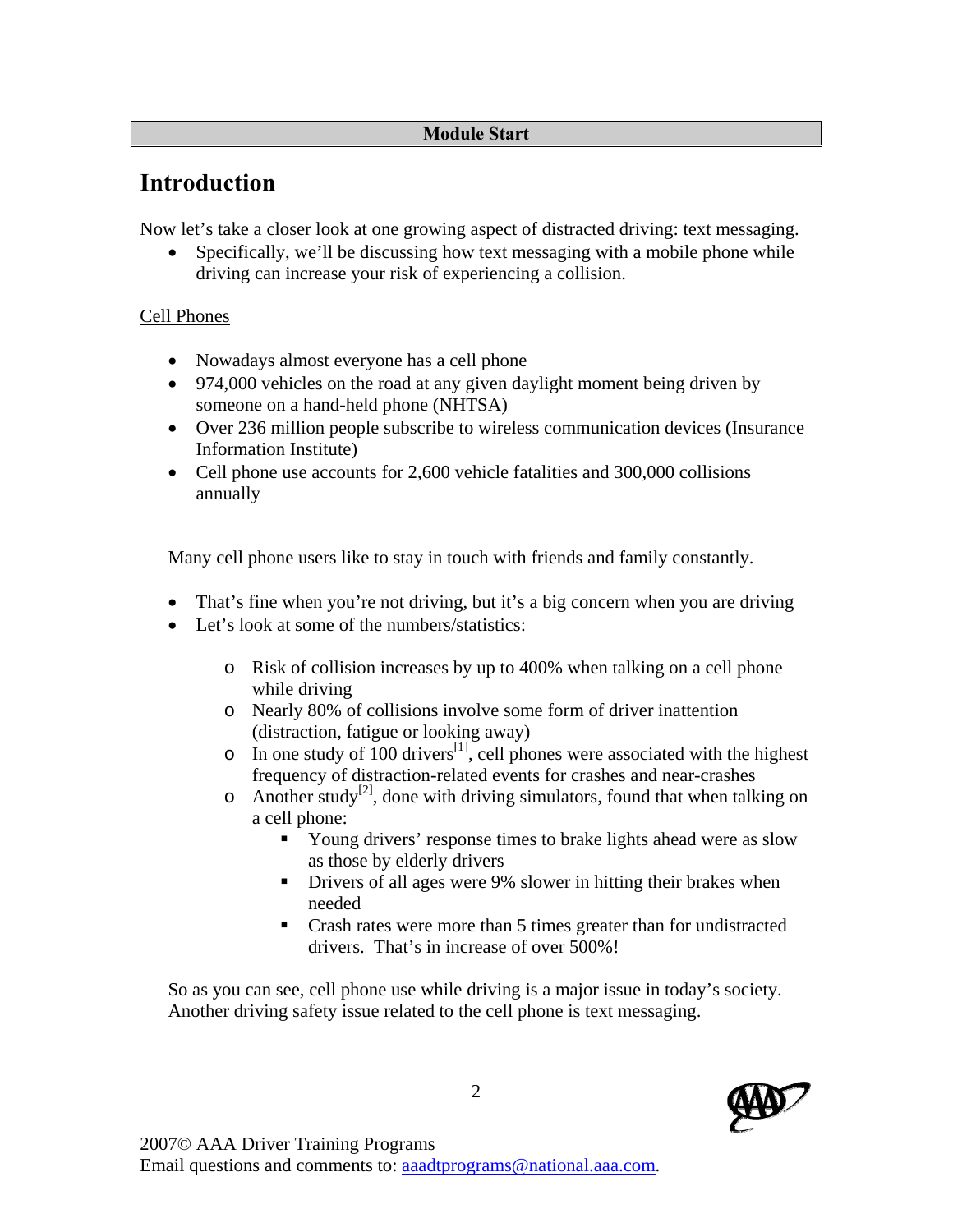# **Text Messaging**

• Not too long after cell phones became more widely used, the process of "texting" began

# **Optional Content: Definition of "Texting"**

**Text messaging**, or **texting** is the common term for the sending of "short" (160 characters or fewer) text messages from mobile phones. The individual messages which are sent are called **text messages**, and more colloquially **SMSes**, **texts**, or even **txts** (in "text speak"). [adapted from *Wikipedia*]

• Texting has grown in popularity, such that today many cell phone users use their phone to both talk *and* text

ASK: Who here has used your phone to send or receive text messages?

- ASK: Why do you use your phone to text?
- ASK: How do you like it!
- ASK: Can someone give a demonstration of texting? (students may not be allowed to have cell phones in the classroom)

## How Texting Can Impact Driving

ASK: How is texting different from talking on a cell phone?

- Texting requires you to spend more time looking at the small screen on the cell phone
- Text messages are typically shorter than conversations
- Texting may involve having two hands on the cell phone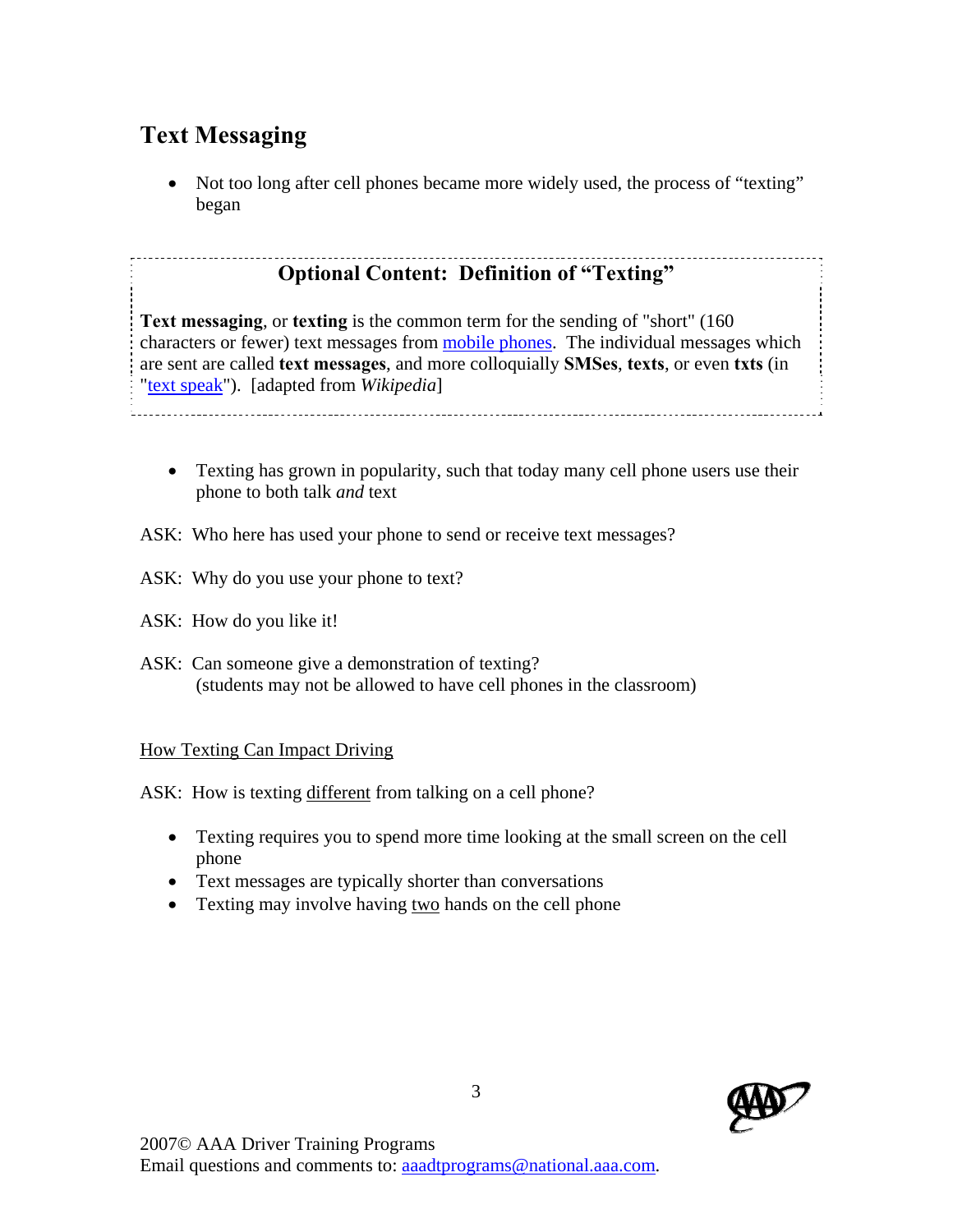To understand the effects of texting on driving we need to understand the driving task. At its simplest, driving can be divided into three main tasks:

- **1. Perception** the driver must perceive what's going on in the driving environment
- **2. Decision** the driver must use the information gained through perception to make a decision on what to do about a particular situation
- **3. Action** the driver must execute his/her decision

#### **Optional Content**

**Note:** Some instructors may instead prefer to use the terms "IPDE", "SIPDE" or "SEE." The following lists some common approaches and their abbreviations:

PDA - Perception, Decision, Action

IPDE - Identify, Predict and Decide, Execute

SIPDE - Scan/Search, Identify, Predict and Decide, Execute

SEE - Scan/Search, Evaluate, Execute

Or, stated through an example:

- A.The driver perceives a car ahead stopping suddenly **(Perception)**
- B. To avoid colliding with the suddenly stopping car ahead, the driver must decide whether to apply the brakes or steer around **(Decision**)
- C. The driver avoids a collision by turning the steering wheel to drive around the vehicle ahead **(Action**)

ASK: Looking at these three steps, where can a driver error take place? (Pause for student response)

- In all three!
- They're all important
- A mistake in any one of these could cause the chance of a collision to increase substantially

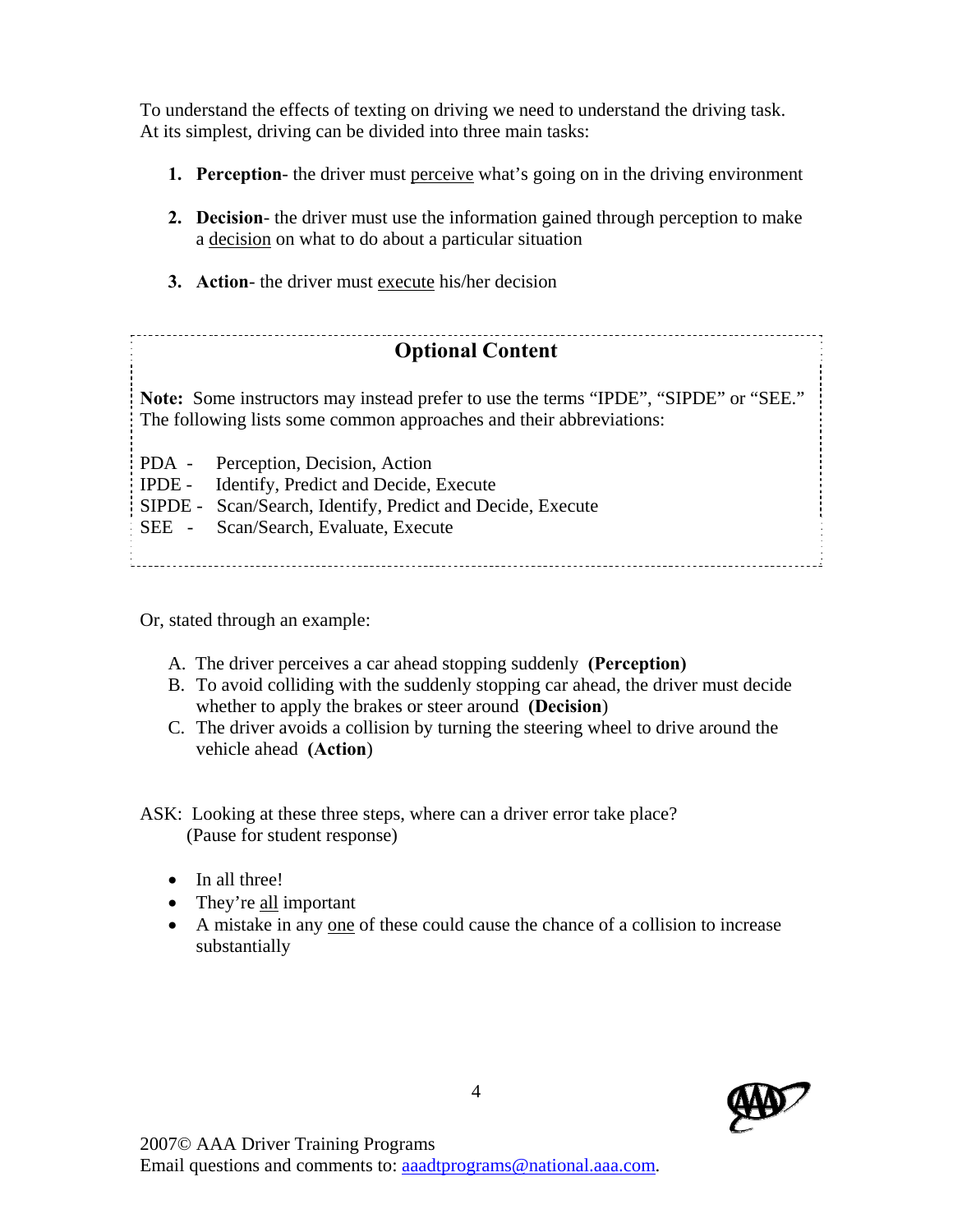Let's take a look at each of these three tasks, when texting is factored in.

# 1. Perception

- ASK: How could texting while driving affect the first step, a driver perceiving what's going on around them?
	- If your attention is focused on texting, you could easily miss perceiving an important change in your driving environment
		- o Such as a car pulling out in front of you
		- o Or a signal light changing from yellow to red
		- o Or a stop sign
		- o *Discuss other examples?*

# 2. Decision

- ASK: How could texting affect the second step, making a decision about what to do in an unexpected situation?
	- If you are texting, your attention is divided, right?
	- That's bad, because divided attention means that *all* decision making slows down
	- As you add more tasks, your performance on each one becomes slower
	- Let's do a quick demonstration of this type of impairment (decision making)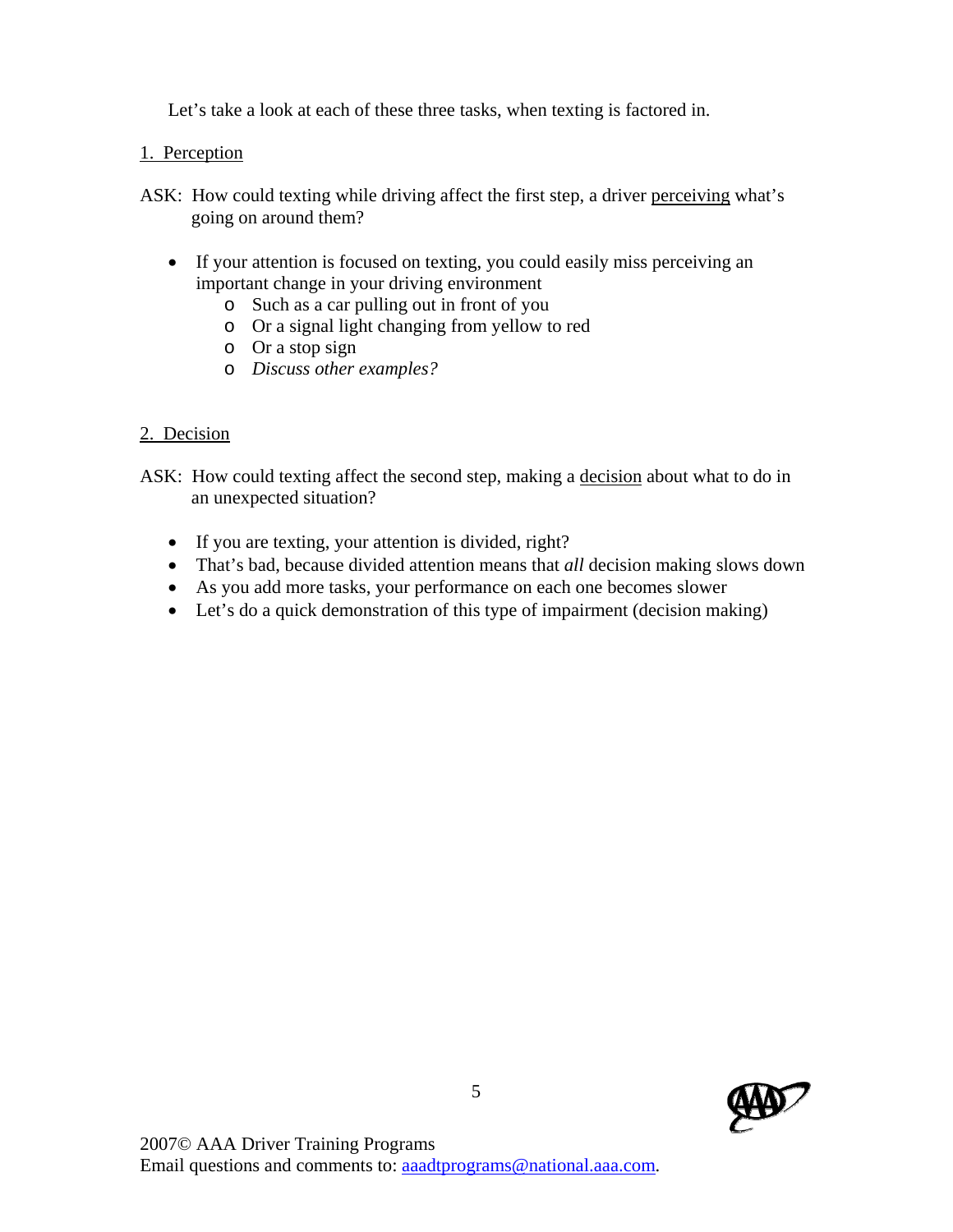| Hands-on Exercise: Card Sorting and Distraction                                                                                                                                                                                   |                                                                                                          |                                                                                                            |                                                                                                        |                                                                                                        |                                                                                                          |  |  |  |
|-----------------------------------------------------------------------------------------------------------------------------------------------------------------------------------------------------------------------------------|----------------------------------------------------------------------------------------------------------|------------------------------------------------------------------------------------------------------------|--------------------------------------------------------------------------------------------------------|--------------------------------------------------------------------------------------------------------|----------------------------------------------------------------------------------------------------------|--|--|--|
| Approximate Time: 4 minutes                                                                                                                                                                                                       |                                                                                                          |                                                                                                            |                                                                                                        |                                                                                                        |                                                                                                          |  |  |  |
| Equipment:                                                                                                                                                                                                                        | Deck of playing cards<br>Stopwatch                                                                       |                                                                                                            |                                                                                                        |                                                                                                        |                                                                                                          |  |  |  |
| Directions:                                                                                                                                                                                                                       |                                                                                                          |                                                                                                            |                                                                                                        |                                                                                                        |                                                                                                          |  |  |  |
| 1. Select one participant to perform the exercise.                                                                                                                                                                                |                                                                                                          |                                                                                                            |                                                                                                        |                                                                                                        |                                                                                                          |  |  |  |
| 2. Time how long it takes the participant to sort the cards into 4 piles by suit (hearts,<br>diamonds, clubs and spades).                                                                                                         |                                                                                                          |                                                                                                            |                                                                                                        |                                                                                                        |                                                                                                          |  |  |  |
| 3. Share the elapsed time with the class.                                                                                                                                                                                         |                                                                                                          |                                                                                                            |                                                                                                        |                                                                                                        |                                                                                                          |  |  |  |
| 4. Repeat step 2, but while reading the addition problems (see below) aloud to the<br>participant and waiting for the participant to provide the answer. Ask the participant<br>to answer as many problems correctly as possible. |                                                                                                          |                                                                                                            |                                                                                                        |                                                                                                        |                                                                                                          |  |  |  |
| (Whether the answers are correct or not is not relevant- the addition task is to<br>provide a distractor).                                                                                                                        |                                                                                                          |                                                                                                            |                                                                                                        |                                                                                                        |                                                                                                          |  |  |  |
| 5. Share the new elapsed time with the class, explaining that the more tasks the brain is<br>required to perform at one time, the longer it takes to perform any single one.                                                      |                                                                                                          |                                                                                                            |                                                                                                        |                                                                                                        |                                                                                                          |  |  |  |
| <b>Addition Problems:</b>                                                                                                                                                                                                         |                                                                                                          |                                                                                                            |                                                                                                        |                                                                                                        |                                                                                                          |  |  |  |
| $14 + 7$<br>$16 + 6$<br>$19 + 8$<br>$9 + 12$<br>$11+6$<br>$6 + 17$<br>$17 + 7$<br>$14 + 4$<br>$6 + 17$                                                                                                                            | $8 + 17$<br>$12 + 9$<br>$6 + 11$<br>$4 + 11$<br>$4 + 13$<br>$11 + 12$<br>$9 + 7$<br>$15 + 8$<br>$5 + 17$ | $15 + 14$<br>$18 + 7$<br>$8 + 13$<br>$16 + 17$<br>$7 + 10$<br>$12 + 17$<br>$12 + 7$<br>$4 + 7$<br>$13 + 7$ | $9 + 13$<br>$16 + 5$<br>$17 + 3$<br>$5 + 19$<br>$5 + 16$<br>$5 + 18$<br>$6 + 13$<br>$9 + 14$<br>$13+4$ | $9 + 7$<br>$14 + 14$<br>$16 + 15$<br>$10+7$<br>$8 + 13$<br>$15 + 8$<br>$8 + 11$<br>$7 + 17$<br>$7 + 9$ | $5 + 18$<br>$13 + 8$<br>$3 + 16$<br>$18 + 7$<br>$11 + 14$<br>$13 + 7$<br>$5 + 13$<br>$9 + 13$<br>$8 + 5$ |  |  |  |

So, we can see that even in this simple exercise:



2007© AAA Driver Training Programs

Email questions and comments to: aaadtprograms@national.aaa.com.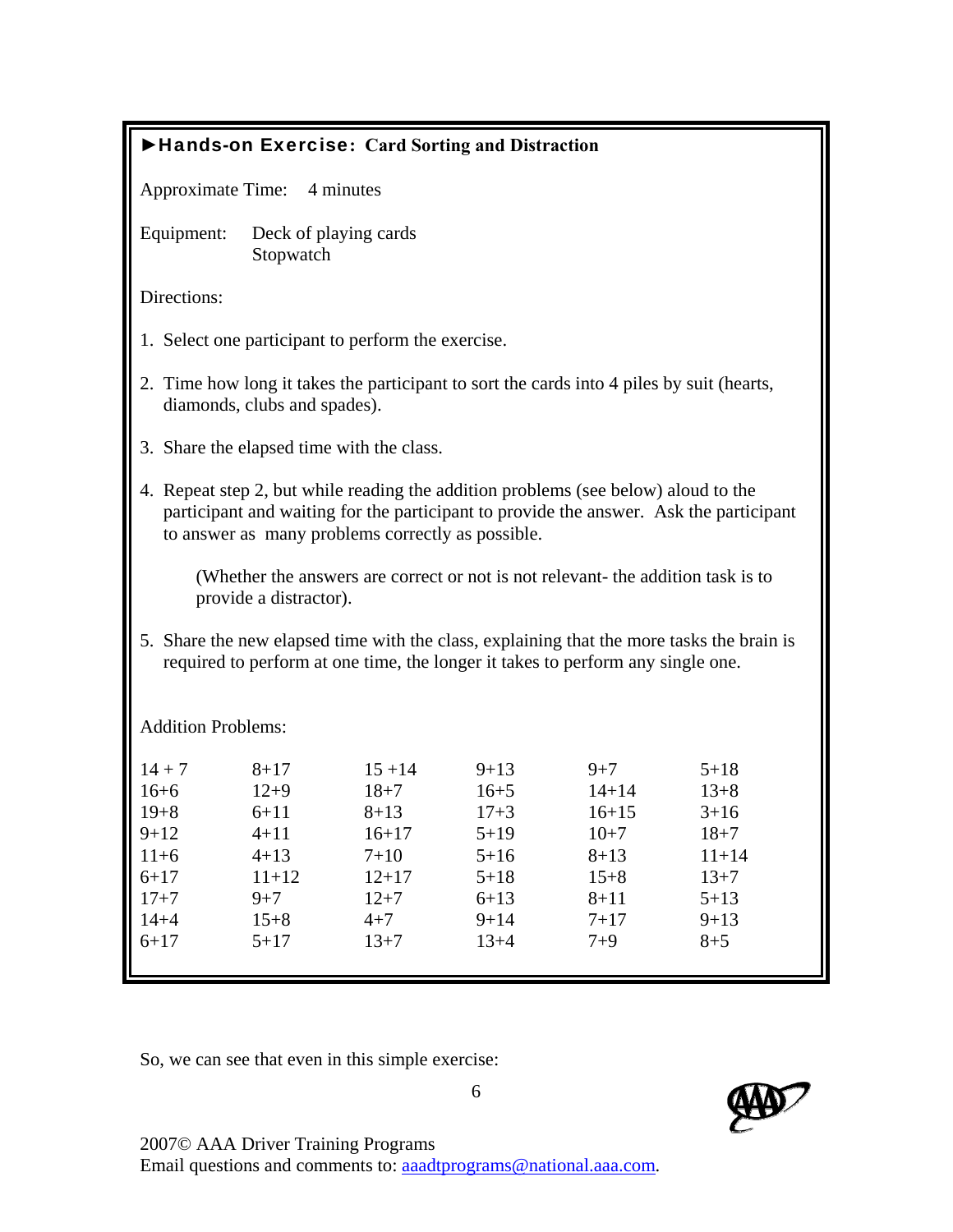- The more things we try to do at once, the less effective we can be at any single one
- Our ability to make decisions is reduced because of the multiple tasks attempted
- It demonstrates the need to place our primary focus on driving when we're behind the wheel.

The third and final driving task affected is the Action or the "executing a decision" task

# 3. Action

ASK: How could texting affect the third step, taking action on your decision?

- If you are texting, you could fail to execute the driving maneuver you selected in the decision step
	- o You could fail to turn the steering wheel far enough or fast enough
	- o [Demonstrate with Simulated Steering Wheel]
- Remember that when texting, at least one hand is off the steering wheel and on the phone instead
	- o Steering control is greatly reduced when you steer with just one hand
	- o You need to have both hands on the steering wheel to effectively steer, especially in emergency situations
- You could also fail to brake or accelerate at the right time, or with the proper amount of pressure on the pedal

Perhaps the largest concern is texting's ability to impair the first step, perception

- If your attention is devoted to texting and you fail to perceive the car stopping or turning in front of you, you'll never even get to the second step (decision)!
- Even if you typically make great decisions and have excellent vehicle control skills, if you don't perceive the need to activate these skills because you failed in perception, you're far more likely to experience a collision!

Note that texting may be even more dangerous that talking on a cell phone

- When texting, the driver must often take his/her eyes off the roadway to look at the small screen on the phone
- This could be different than talking on the phone, which might allow the driver to keep his/her eyes on the road to a greater degree

Preventing Distractions